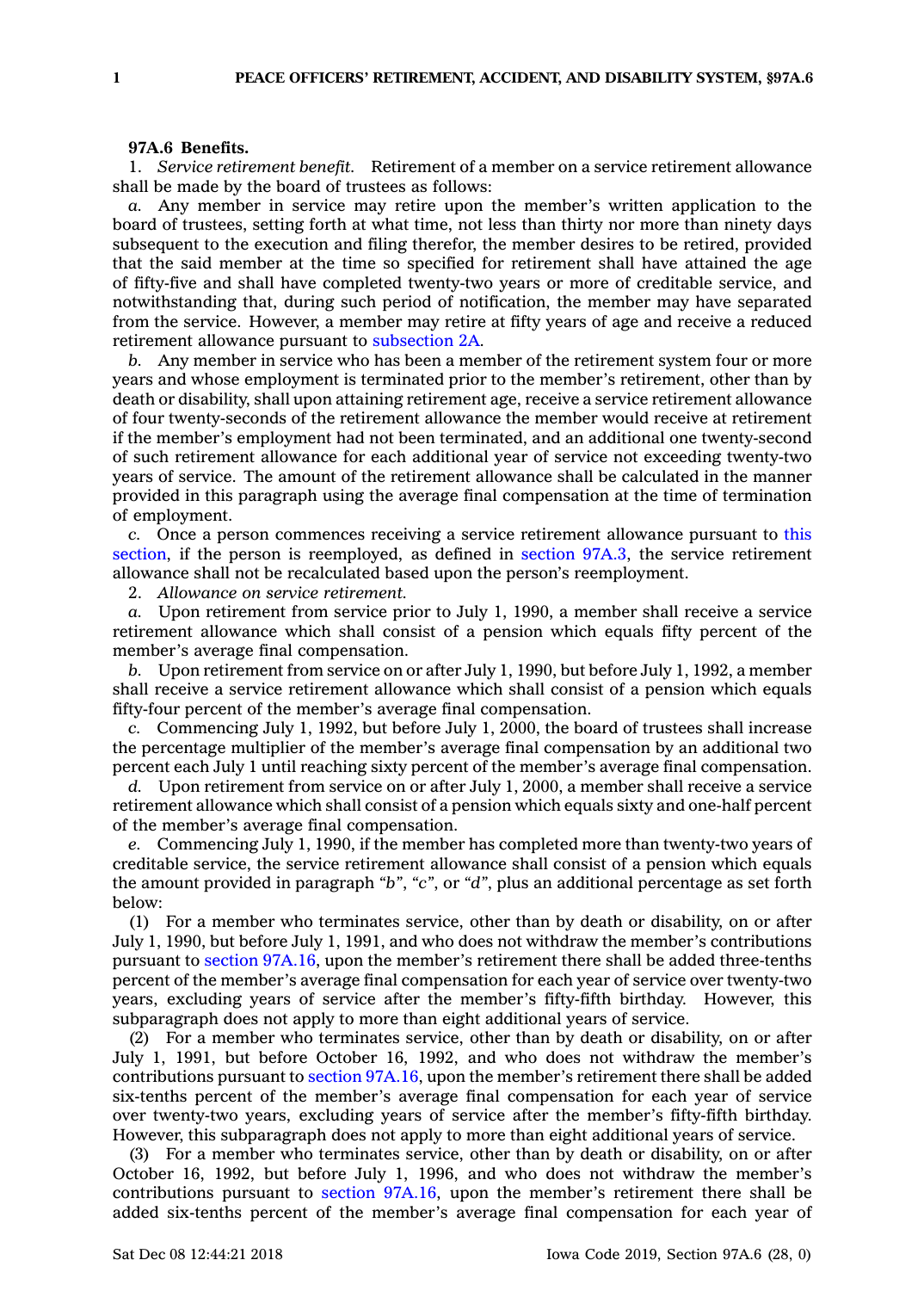service over twenty-two years. However, this subparagraph does not apply to more than eight additional years of service.

(4) For <sup>a</sup> member who terminates service, other than by death or disability, on or after July 1, 1996, but before July 1, 1998, and who does not withdraw the member's contributions pursuant to section [97A.16](https://www.legis.iowa.gov/docs/code/97A.16.pdf), upon the member's retirement there shall be added one and one-half percent of the member's average final compensation for each year of service over twenty-two years. However, this subparagraph does not apply to more than eight additional years of service.

(5) For <sup>a</sup> member who terminates service, other than by death or disability, on or after July 1, 1998, but before July 1, 2000, and who does not withdraw the member's contributions pursuant to section [97A.16](https://www.legis.iowa.gov/docs/code/97A.16.pdf), upon the member's retirement there shall be added one and one-half percent of the member's average final compensation for each year of service over twenty-two years. However, this subparagraph does not apply to more than ten additional years of service.

(6) For <sup>a</sup> member who terminates service, other than by death, on or after July 1, 2000, and who does not withdraw the member's contributions pursuant to section [97A.16](https://www.legis.iowa.gov/docs/code/97A.16.pdf), upon the member's retirement there shall be added two and three-fourths percent of the member's average final compensation for each year of service over twenty-two years. However, this subparagraph does not apply to more than ten additional years of service.

2A. *Early retirement benefits.*

*a.* Notwithstanding the calculation of the service retirement allowance under [subsection](https://www.legis.iowa.gov/docs/code/97A.6.pdf) [2](https://www.legis.iowa.gov/docs/code/97A.6.pdf), beginning July 1, 1996, <sup>a</sup> member who has completed twenty-two years or more of creditable service and is at least fifty years of age, but less than fifty-five years of age, who has otherwise completed the requirements for retirement under [subsection](https://www.legis.iowa.gov/docs/code/97A.6.pdf) 1, may retire and receive <sup>a</sup> reduced service retirement allowance pursuant to this [subsection](https://www.legis.iowa.gov/docs/code/97A.6.pdf). The service retirement allowance for <sup>a</sup> member less than fifty-five years of age shall be calculated in the manner prescribed in [subsection](https://www.legis.iowa.gov/docs/code/97A.6.pdf) 2, except that the percentage multiplier of the member's average final compensation used in the determination of the service retirement allowance shall be reduced by the board of trustees pursuant to paragraph *"b"*.

*b.* On July 1, 1996, and on each July 1 thereafter, the board of trustees shall determine for the respective fiscal year the percent by which the percentage multiplier under [subsection](https://www.legis.iowa.gov/docs/code/97A.6.pdf) [2](https://www.legis.iowa.gov/docs/code/97A.6.pdf) shall be reduced for each month that <sup>a</sup> member's retirement date precedes the member's fifty-fifth birthday. The board of trustees shall make this determination based upon the most recent actuarial valuation of the system, the calculation of the actuarial cost for each month of retirement of <sup>a</sup> member prior to age fifty-five, and the premise that the provision of <sup>a</sup> service retirement allowance to <sup>a</sup> member who is less than fifty-five years of age will not result in any increase in cost to the system.

3. *Ordinary disability retirement benefit.* Upon the application of <sup>a</sup> member in service or of the commissioner of public safety, any member shall be retired by the board of trustees, not less than thirty and not more than ninety days next following the date of filing such application, on an ordinary disability retirement allowance, provided that the medical board after <sup>a</sup> medical examination of such member shall certify that said member is mentally or physically incapacitated for further performance of duty, that such incapacity is likely to be permanent, and that such member should be retired. However, if <sup>a</sup> person's membership in the system first commenced on or after July 1, 1992, the member shall not be eligible for benefits with respect to <sup>a</sup> disability which would not exist, but for <sup>a</sup> medical condition that was known to exist on the date that membership commenced. A member who is denied <sup>a</sup> benefit under this [subsection](https://www.legis.iowa.gov/docs/code/97A.6.pdf), by reason of <sup>a</sup> finding by the medical board that the member is not mentally or physically incapacitated for the further performance of duty, shall be entitled to be restored to active service in the same position held immediately prior to the application for disability benefits.

4. *Allowance on ordinary disability retirement.*

*a.* Upon retirement for ordinary disability prior to July 1, 1998, <sup>a</sup> member shall receive an ordinary disability retirement allowance which shall consist of <sup>a</sup> pension which shall equal fifty percent of the member's average final compensation unless either of the following conditions exist: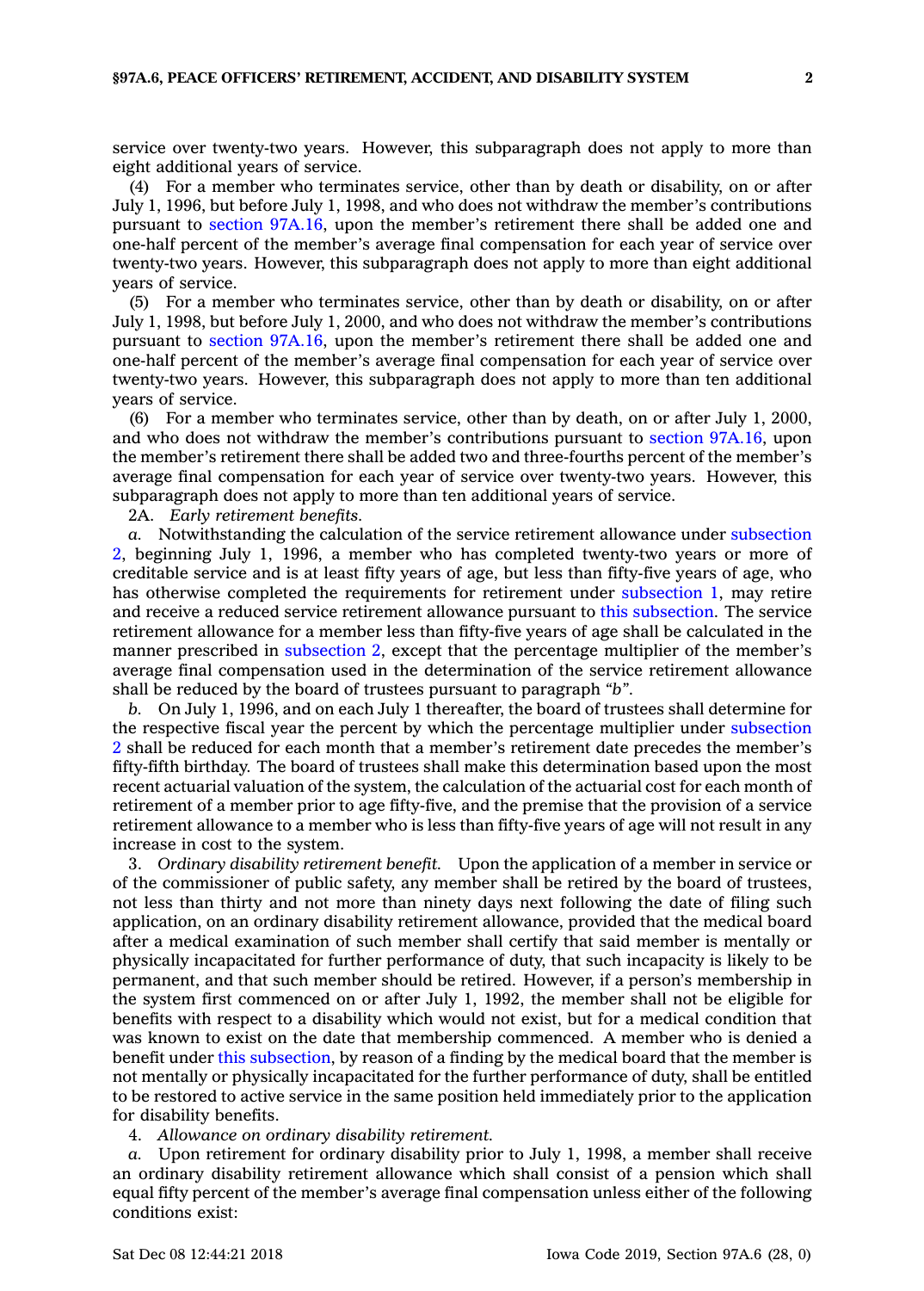(1) If the member has not had five or more years of membership service, the member shall receive <sup>a</sup> disability pension equal to one-fourth of the member's average final compensation.

(2) If the member has had twenty-two or more years of membership service, the member shall receive <sup>a</sup> disability retirement allowance that is equal to the greater of the benefit that the member would receive under [subsection](https://www.legis.iowa.gov/docs/code/97A.6.pdf) 2 if the member were fifty-five years of age or the disability pension otherwise calculated under this [subsection](https://www.legis.iowa.gov/docs/code/97A.6.pdf).

*b.* Upon retirement for ordinary disability on or after July 1, 1998, <sup>a</sup> member who has five or more years of membership service shall receive <sup>a</sup> disability retirement allowance in an amount equal to the greater of fifty percent of the member's average final compensation or the retirement allowance that the member would receive under [subsection](https://www.legis.iowa.gov/docs/code/97A.6.pdf) 2 if the member had attained fifty-five years of age. A member who has less than five years of membership service shall receive <sup>a</sup> pension equal to one-fourth of the member's average final compensation.

5. *Accidental disability benefit.*

*a.* Upon application of <sup>a</sup> member in service or of the commissioner of public safety, any member who has become totally and permanently incapacitated for duty as the natural and proximate result of an injury, disease, or exposure occurring or aggravated while in the actual performance of duty at some definite time and place shall be retired by the board of trustees, provided that the medical board shall certify that such member is mentally or physically incapacitated for further performance of duty, that such incapacity is likely to be permanent, and that such member should be retired. However, if <sup>a</sup> person's membership in the system first commenced on or after July 1, 1992, the member shall not be eligible for benefits with respect to <sup>a</sup> disability which would not exist, but for <sup>a</sup> medical condition that was known to exist on the date that membership commenced. A member who is denied <sup>a</sup> benefit under [this](https://www.legis.iowa.gov/docs/code/97A.6.pdf) [subsection](https://www.legis.iowa.gov/docs/code/97A.6.pdf), by reason of <sup>a</sup> finding by the medical board that the member is not mentally or physically incapacitated for the further performance of duty, shall be entitled to be restored to active service in the same position held immediately prior to the application for disability benefits.

*b.* (1) Disease under this [subsection](https://www.legis.iowa.gov/docs/code/97A.6.pdf) shall mean heart disease or any disease of the lungs or respiratory tract and shall be presumed to have been contracted while on active duty as <sup>a</sup> result of strain, exposure, or the inhalation of noxious fumes, poison, or gases.

(2) Disease under this [subsection](https://www.legis.iowa.gov/docs/code/97A.6.pdf) shall also mean cancer or infectious disease and shall be presumed to have been contracted while on active duty as <sup>a</sup> result of that duty.

(3) However, if <sup>a</sup> person's membership in the system first commenced on or after July 1, 1992, and the heart disease or disease of the lungs or respiratory tract, cancer, or infectious disease would not exist, but for <sup>a</sup> medical condition that was known to exist on the date that membership commenced, the presumption established in this paragraph *"b"* shall not apply.

6. *Retirement after accident.*

*a.* Upon retirement for accidental disability prior to July 1, 1990, <sup>a</sup> member shall receive an accidental disability retirement allowance which shall consist of <sup>a</sup> pension equal to sixty-six and two-thirds percent of the member's average final compensation.

*b.* Upon retirement for accidental disability on or after July 1, 1990, but before July 1, 1998, <sup>a</sup> member shall receive an accidental disability retirement allowance which shall consist of <sup>a</sup> pension equal to sixty percent of the member's average final compensation. However, if the member has had twenty-two or more years of membership service, the member shall receive <sup>a</sup> disability retirement allowance that is equal to the greater of the retirement allowance that the member would receive under [subsection](https://www.legis.iowa.gov/docs/code/97A.6.pdf) 2 if the member were fifty-five years of age or the disability retirement allowance calculated under this paragraph.

*c.* Upon retirement for accidental disability on or after July 1, 1998, <sup>a</sup> member shall receive an accidental disability retirement allowance which shall consist of <sup>a</sup> pension in an amount equal to the greater of sixty percent of the member's average final compensation or the retirement allowance that the member would receive under [subsection](https://www.legis.iowa.gov/docs/code/97A.6.pdf) 2 if the member had attained fifty-five years of age.

7. *Reexamination of beneficiaries retired on account of disability.* Once each year during the first five years following the retirement of <sup>a</sup> member on <sup>a</sup> disability retirement allowance, and once in every three-year period thereafter, the board of trustees may, and upon the member's application shall, require any disability beneficiary who has not yet attained age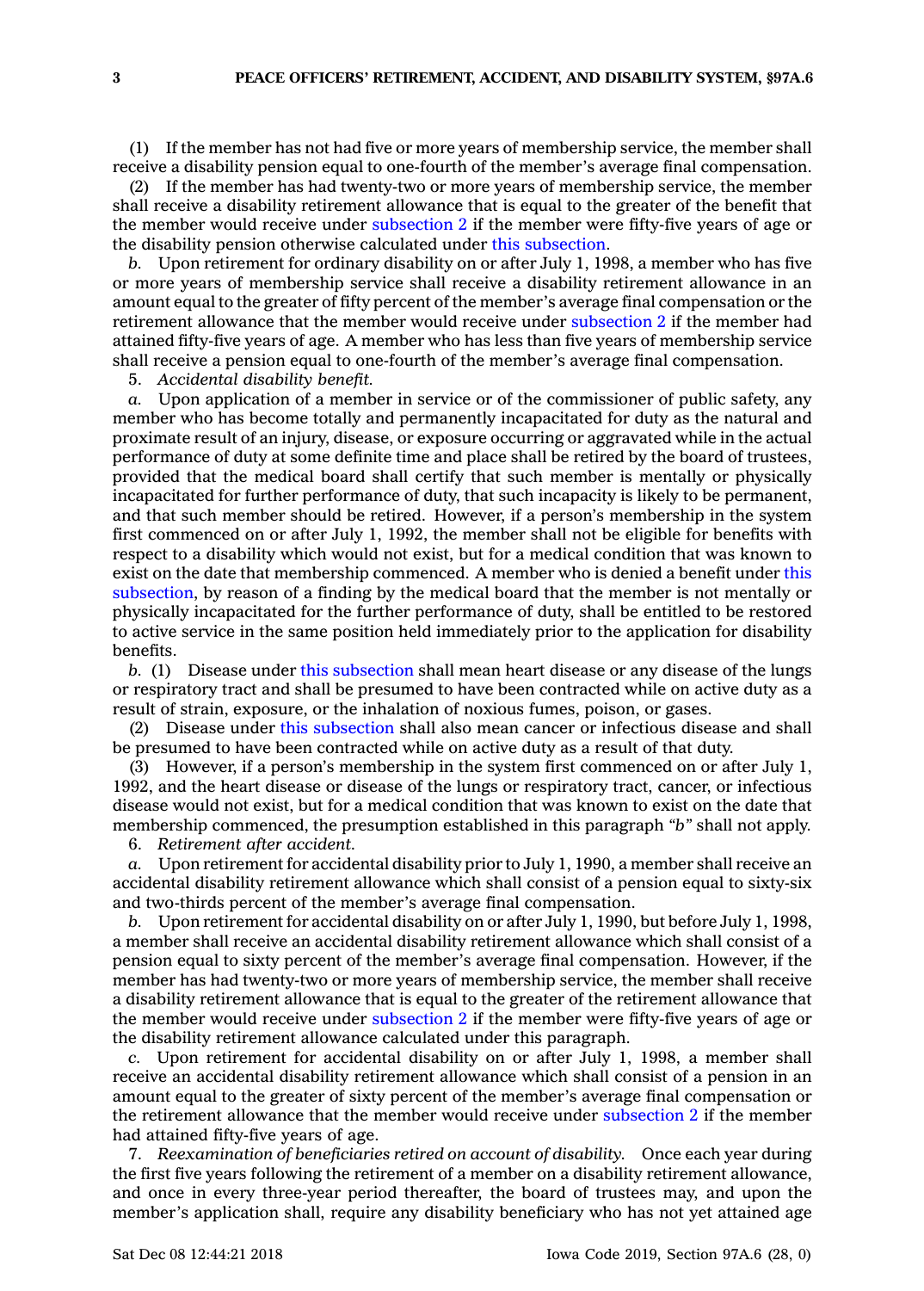fifty-five to undergo <sup>a</sup> medical examination at <sup>a</sup> place designated by the medical board. Such examination shall be made by the medical board or in special cases, by an additional physician or physicians designated by such board. Should any disability beneficiary who has not attained the age of fifty-five refuse to submit to such medical examination, the beneficiary's allowance may be discontinued until the beneficiary's withdrawal of such refusal, and should the beneficiary's refusal continue for one year all rights in and to the beneficiary's pension may be revoked by the board of trustees.

*a.* (1) Should any beneficiary for either ordinary or accidental disability, except <sup>a</sup> beneficiary who is fifty-five years of age or over and would have completed twenty-two years of service if the beneficiary had remained in active service, be engaged in <sup>a</sup> gainful occupation paying more than the difference between the member's net retirement allowance and one and one-half times the current earnable compensation of an active member at the same position on the salary scale within the member's rank as the member held at retirement, then the amount of the retirement allowance shall be reduced, subject to the requirements of this subparagraph, to an amount such that the member's net retirement allowance plus the amount earned by the member shall equal one and one-half times the amount of the current earnable compensation of an active member at the same position on the salary scale within the member's rank as the member held at retirement. Should the member's earning capacity be later changed, the amount of the retirement allowance may be further modified, subject to the requirements of this subparagraph, provided that the new retirement allowance shall not exceed the amount of the retirement allowance originally granted adjusted by annual readjustments of pensions pursuant to [subsection](https://www.legis.iowa.gov/docs/code/97A.6.pdf) 14 of this [section](https://www.legis.iowa.gov/docs/code/97A.6.pdf) nor an amount which would cause the member's net retirement allowance, when added to the amount earned by the beneficiary, to equal one and one-half times the amount of the current earnable compensation of an active member at the same position on the salary scale within the member's rank as the member held at retirement. However, <sup>a</sup> member's retirement allowance payable in <sup>a</sup> calendar year shall not be reduced pursuant to this subparagraph to an amount that is less than half of the member's ordinary disability or accidental disability retirement benefit allowance calculated without regard to this paragraph *"a"*, and otherwise payable to the member in <sup>a</sup> calendar year. A beneficiary restored to active service at <sup>a</sup> salary less than the average final compensation upon the basis of which the member was retired at age fifty-five or greater, shall not again become <sup>a</sup> member of the retirement system and shall have the member's retirement allowance suspended while in active service. If the rank or position held by the retired member is subsequently abolished, adjustments to the allowable limit on the amount of income which can be earned in <sup>a</sup> gainful occupation shall be computed in the same manner as provided in [subsection](https://www.legis.iowa.gov/docs/code/97A.6.pdf) [14](https://www.legis.iowa.gov/docs/code/97A.6.pdf), paragraph *"c"*, of this [section](https://www.legis.iowa.gov/docs/code/97A.6.pdf) for readjustment of pensions when <sup>a</sup> rank or position has been abolished. If the salary scale associated with <sup>a</sup> member's rank at retirement is changed after the member retires, earnable compensation for purposes of this [section](https://www.legis.iowa.gov/docs/code/97A.6.pdf) shall be based upon the salary an active member currently would receive at the same rank and with seniority equal to that of the retired member at the time of retirement. For purposes of this paragraph, *"net retirement allowance"* means the amount determined by subtracting the amount paid during the previous calendar year by the beneficiary for health insurance or similar health care coverage for the beneficiary and the beneficiary's dependents from the amount of the member's retirement allowance paid for that year pursuant to this [chapter](https://www.legis.iowa.gov/docs/code//97A.pdf). The beneficiary shall submit sufficient documentation to the board of trustees to permit the system to determine the member's net retirement allowance for the applicable year.

(2) A beneficiary retired under the provisions of this paragraph in order to be eligible for continued receipt of retirement benefits shall no later than May 15 of each year submit to the board of trustees <sup>a</sup> copy of the beneficiary's federal individual income tax return for the preceding year. The beneficiary shall also submit, within sixty days, any documentation requested by the system that is determined to be necessary by the system to determine the beneficiary's gross wages.

(3) Retroactive to July 1, 1976, the limitations on pay of <sup>a</sup> member engaged in <sup>a</sup> gainful occupation who is retired under accidental disability prescribed in this paragraph shall not apply to <sup>a</sup> member who retired before July 1, 1976.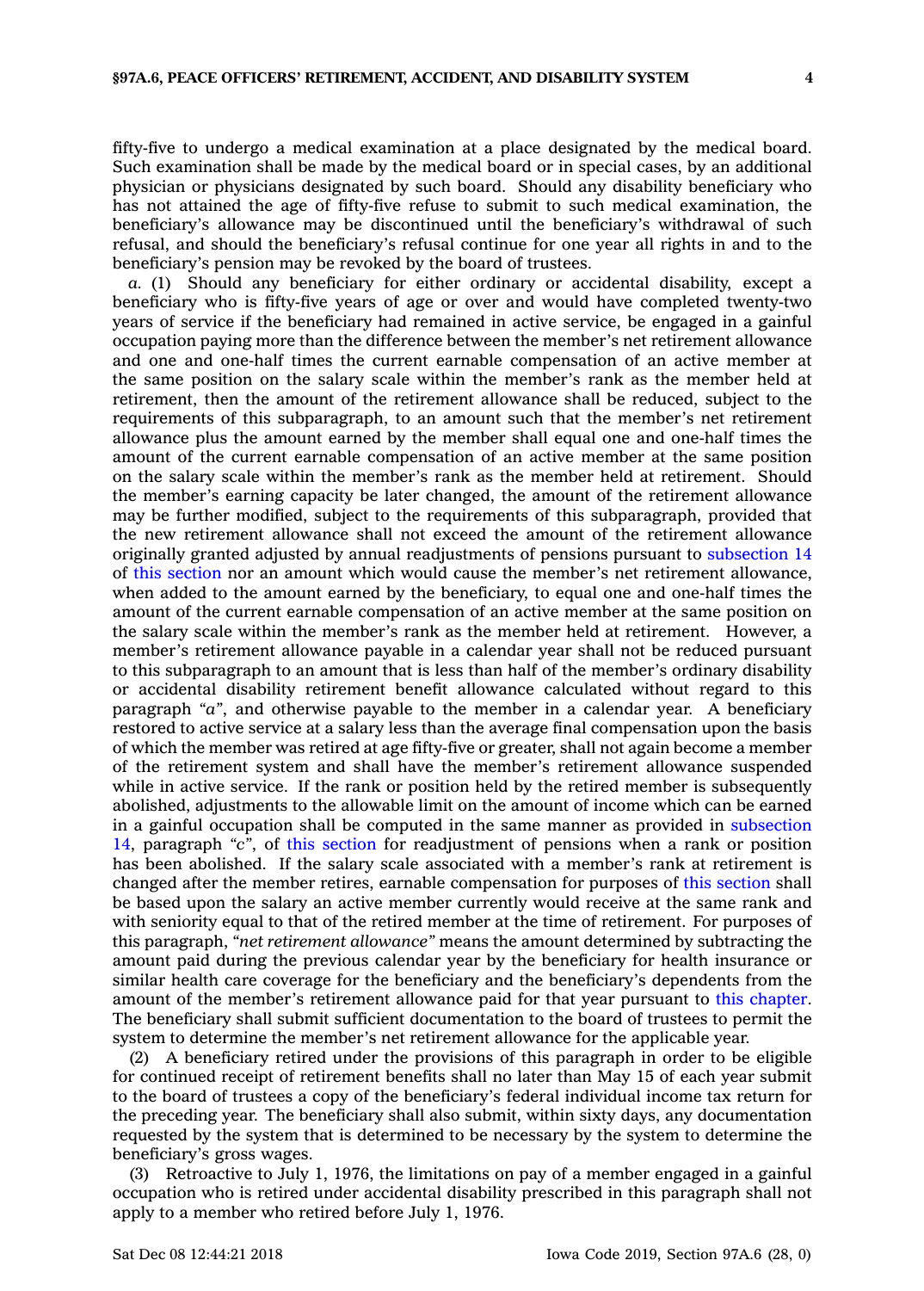*b.* Should <sup>a</sup> disability beneficiary under age fifty-five be restored to active service at <sup>a</sup> compensation not less than the disability beneficiary's average final compensation, the disability beneficiary's retirement allowance shall cease, the disability beneficiary shall again become <sup>a</sup> member and shall contribute thereafter at the same rate payable by other members of comparable rank, seniority, and age, and former service on the basis of which the disability beneficiary's service was computed at the time of retirement shall be restored to full force and effect. Upon subsequent retirement the disability beneficiary shall be credited with all service as <sup>a</sup> member, and also with no more than two years of the period of disability retirement.

The commissioner of public safety may, subject to approval of the medical board, assign any former member of the division of state patrol or the division of criminal investigation or an arson investigator who is retired and drawing <sup>a</sup> pension for disability under the provisions of this [chapter](https://www.legis.iowa.gov/docs/code//97A.pdf), to the performance of light duties in such division.

*d.* Should <sup>a</sup> disability beneficiary under age fifty-five be employed in <sup>a</sup> public safety occupation, the disability beneficiary's retirement allowance shall cease. Notwithstanding any provision of this [chapter](https://www.legis.iowa.gov/docs/code//97A.pdf) to the contrary, if <sup>a</sup> disability beneficiary is employed in <sup>a</sup> public safety occupation that would otherwise constitute membership service, the disability beneficiary shall not become <sup>a</sup> member of the system. For purposes of this paragraph, *"public safety occupation"* means <sup>a</sup> peace officer, as defined in section [97A.1](https://www.legis.iowa.gov/docs/code/97A.1.pdf); <sup>a</sup> protection occupation, as defined in section [97B.49B](https://www.legis.iowa.gov/docs/code/97B.49B.pdf); <sup>a</sup> sheriff or deputy sheriff as defined in [section](https://www.legis.iowa.gov/docs/code/97B.49C.pdf) [97B.49C](https://www.legis.iowa.gov/docs/code/97B.49C.pdf); and <sup>a</sup> police officer or fire fighter as defined in [section](https://www.legis.iowa.gov/docs/code/411.1.pdf) 411.1, who was not restored to active service as provided by this [subsection](https://www.legis.iowa.gov/docs/code/97A.6.pdf).

8. *Ordinary death benefit.*

*a.* Upon the receipt of proof of the death of <sup>a</sup> member in service, or <sup>a</sup> member not in service who has completed four or more years of service as provided in [subsection](https://www.legis.iowa.gov/docs/code/97A.6.pdf) 1, paragraph *"b"*, there shall be paid to the person designated by the member to the board of trustees as the member's beneficiary if the member has had one or more years of membership service and no pension is payable under [subsection](https://www.legis.iowa.gov/docs/code/97A.6.pdf) 9, an amount equal to fifty percent of the compensation earned by the member during the year immediately preceding the member's death if the member is in service, or an amount equal to fifty percent of the compensation earned by the member during the member's last year of service if the member is not in service.

*b.* (1) In lieu of the payment specified in paragraph *"a"*, <sup>a</sup> beneficiary meeting the qualifications of paragraph *"c"* may elect to receive <sup>a</sup> monthly pension equal to one-twelfth of forty percent of the average final compensation of the member, but not less than an amount equal to twenty-five percent of the monthly earnable compensation paid to an active member having the rank of senior patrol officer of the state patrol if the member was in service at the time of death. For <sup>a</sup> member not in service at the time of death, the pension shall be reduced as provided in [subsection](https://www.legis.iowa.gov/docs/code/97A.6.pdf) 1, paragraph *"b"*.

(2) For <sup>a</sup> member not in service at the time of death, the pension shall be paid commencing when the member would have attained the age of fifty-five except that if there is <sup>a</sup> child of the member, the pension shall be paid commencing with the member's death until the children reach the age of eighteen, or twenty-two if applicable. The pension shall resume commencing when the member would have attained the age of fifty-five.

(3) For <sup>a</sup> member in service at the time of death, the pension shall be paid commencing with the member's death. In addition to the pension, there shall also be paid for each child of <sup>a</sup> member, <sup>a</sup> monthly pension equal to six percent of the monthly earnable compensation payable to an active member having the rank of senior patrol officer of the state patrol.

(4) For the purpose of this [chapter](https://www.legis.iowa.gov/docs/code//97A.pdf), <sup>a</sup> senior patrol officer is <sup>a</sup> person who has completed ten years of service in the state patrol.

(5) Notwithstanding section 97A.6, [subsection](https://www.legis.iowa.gov/docs/code/97A.6.pdf) 8, Code 1985, effective July 1, 1990, for <sup>a</sup> member's surviving spouse who, prior to July 1, 1986, elected to receive pension benefits under this paragraph, the monthly pension benefit shall be equal to the higher of one-twelfth of forty percent of the average final compensation of the member, or the amount the surviving spouse was receiving on July 1, 1990.

*c.* The pension under paragraph *"b"* may be selected only by the following beneficiaries:

(1) The spouse.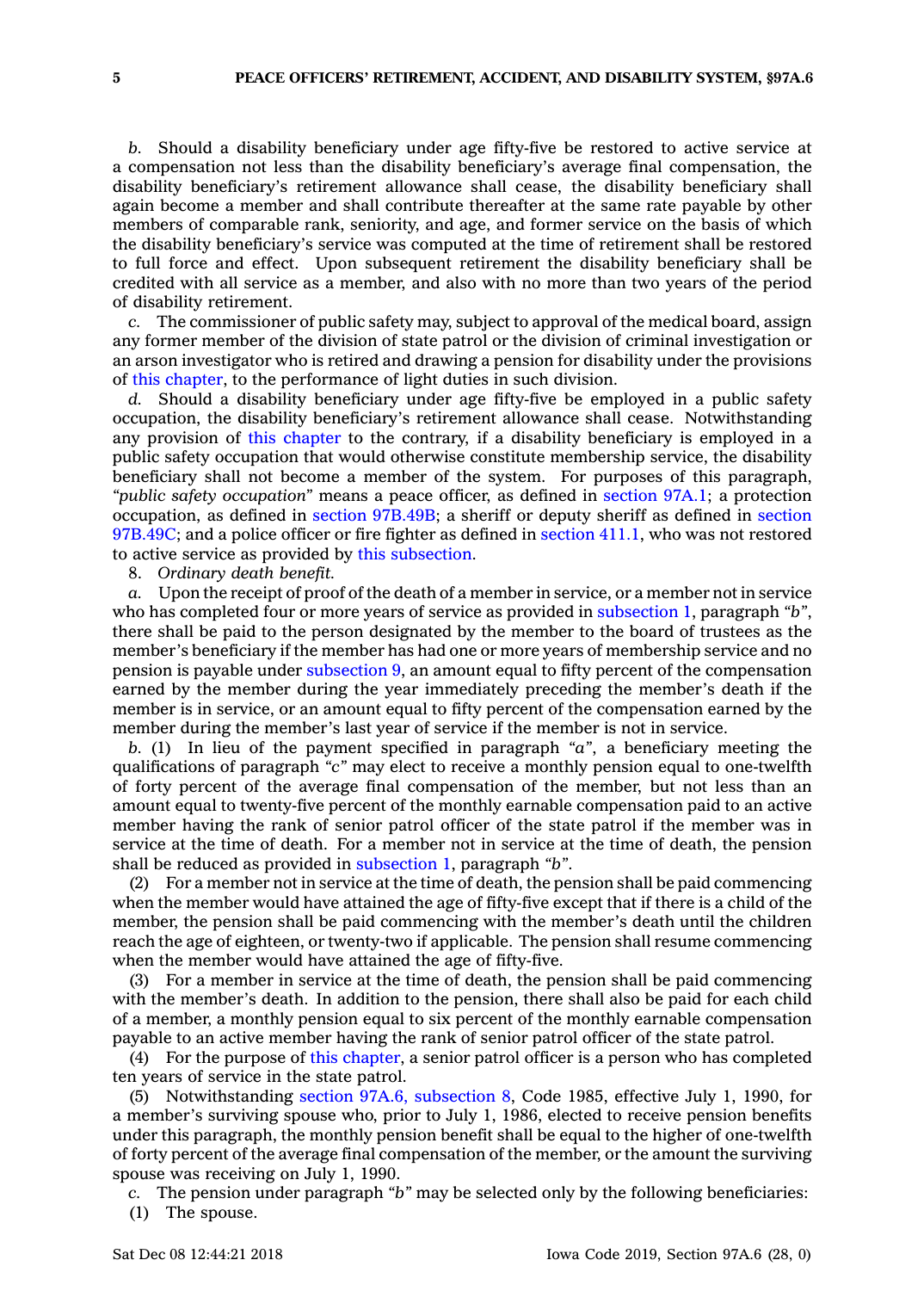(2) If there is no spouse, or if the spouse dies and there is <sup>a</sup> child of <sup>a</sup> member, then the guardian of the member's child or children, divided as the board of trustees determines, to continue as <sup>a</sup> joint and survivor pension until every child of the member dies or attains the age of eighteen, or twenty-two if applicable.

(3) If there is no surviving spouse or child, then the member's dependent father or mother, or both, as the board of trustees determines, to continue until remarriage or death.

*d.* If there is no nomination of beneficiary, the benefits provided in this [subsection](https://www.legis.iowa.gov/docs/code/97A.6.pdf) shall be paid to the member's estate.

9. *Accidental death benefit.* If, upon the receipt of evidence and proof that the death of <sup>a</sup> member in service was the natural and proximate result of an accident, disease, or exposure occurring or aggravated at some definite time and place while the member was in the actual performance of duty, the board of trustees shall decide that death was so caused in the performance of duty there shall be paid, in lieu of the ordinary death benefit provided in [subsection](https://www.legis.iowa.gov/docs/code/97A.6.pdf) 8 of this [section](https://www.legis.iowa.gov/docs/code/97A.6.pdf), to the member's estate or to such person having an insurable interest in the member's life as the member shall have nominated by written designation duly executed and filed with the board of trustees:

*a.* A pension equal to one-half of the average final compensation of such member shall be paid to the surviving spouse, children or dependent parents as provided in paragraphs *"c"*, *"d"*, and *"e"* of [subsection](https://www.legis.iowa.gov/docs/code/97A.6.pdf) 8 of this [section](https://www.legis.iowa.gov/docs/code/97A.6.pdf).

*b.* If there is no surviving spouse, child, or dependent parent surviving <sup>a</sup> deceased member, the death shall be treated as an ordinary death case and the benefit payable under [subsection](https://www.legis.iowa.gov/docs/code/97A.6.pdf) [8](https://www.legis.iowa.gov/docs/code/97A.6.pdf), paragraph *"a"* of this [section](https://www.legis.iowa.gov/docs/code/97A.6.pdf), in lieu of the pension provided in paragraph *"a"* of [this](https://www.legis.iowa.gov/docs/code/97A.6.pdf) [subsection](https://www.legis.iowa.gov/docs/code/97A.6.pdf), shall be paid to the member's estate.

*c.* In addition to the benefits for the surviving spouse enumerated in this [subsection](https://www.legis.iowa.gov/docs/code/97A.6.pdf), there shall also be paid for each child of <sup>a</sup> member <sup>a</sup> monthly pension equal to six percent of the monthly earnable compensation payable to an active member having the rank of senior patrol officer of the state patrol.

10. *Optional allowance.* With the provision that no optional selection shall be effective in case <sup>a</sup> beneficiary dies within thirty days after retirement, in which event such <sup>a</sup> beneficiary shall be considered as an active member at the time of death, until the first payment on account of any benefit becomes normally due, any beneficiary may elect to receive the beneficiary's benefit in <sup>a</sup> retirement allowance payable throughout life, or may elect to receive the actuarial equivalent at that time of the beneficiary's retirement allowance in <sup>a</sup> lesser retirement allowance payable throughout life with the provision that an amount in money not exceeding the amount of the beneficiary's accumulated contributions shall be immediately paid in cash to such member or some other benefit or benefits shall be paid either to the member or to such person or persons as the member shall nominate, provided such cash payment or other benefit or benefits, together with the lesser retirement allowance, shall be certified by the actuary to be of equivalent actuarial value to the member's retirement allowance and shall be approved by the board of trustees; provided, that <sup>a</sup> cash payment to such member or beneficiary at the time of retirement of an amount not exceeding fifty percent of the member's or beneficiary's accumulated contributions shall be made by the board of trustees upon said member's or beneficiary's election.

11. *Pensions offset by compensation benefits.* Any amounts which may be paid or payable by the state under the provisions of any workers' compensation or similar law to <sup>a</sup> member or to the dependents of <sup>a</sup> member on account of any disability or death, shall be offset against and payable in lieu of any benefits payable out of the retirement fund provided by the state under the provisions of this [chapter](https://www.legis.iowa.gov/docs/code//97A.pdf) on account of the same disability or death. In case the present value of the total commuted benefits under said workers' compensation or similar law is less than the present value of the benefits otherwise payable from the retirement fund provided by the state under this [chapter](https://www.legis.iowa.gov/docs/code//97A.pdf), then the present value of the commuted payments shall be deducted from the pension payable and such benefits as may be provided by the system so reduced shall be payable under the provisions of this [chapter](https://www.legis.iowa.gov/docs/code//97A.pdf).

12. *Pension to surviving spouse and children of deceased pensioned members.* In the event of the death of any member receiving <sup>a</sup> retirement allowance under the provisions of [subsections](https://www.legis.iowa.gov/docs/code/97A.6.pdf) 2, 2A, 4, or 6 of this [section](https://www.legis.iowa.gov/docs/code/97A.6.pdf) there shall be paid <sup>a</sup> pension: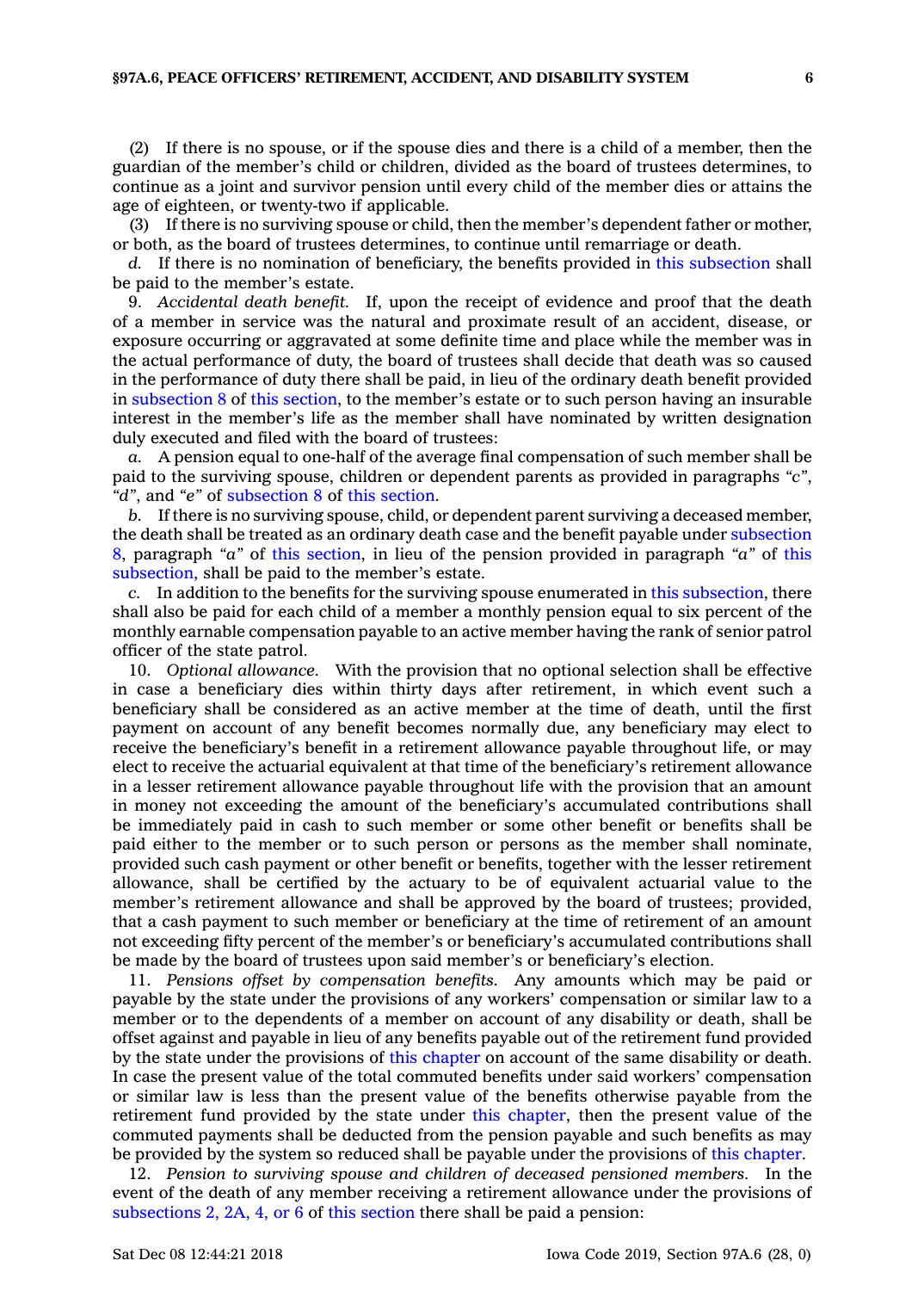*a.* To the member's surviving spouse, equal to one-half the amount received by the deceased beneficiary, but in no instance less than an amount equal to twenty-five percent of the monthly earnable compensation paid to an active member having the rank of senior patrol officer of the state patrol, and in addition <sup>a</sup> monthly pension equal to the monthly pension payable under [subsection](https://www.legis.iowa.gov/docs/code/97A.6.pdf) 9, paragraph *"c"*, of this [section](https://www.legis.iowa.gov/docs/code/97A.6.pdf) for each child under eighteen years of age or twenty-two years of age if applicable; or

*b.* If the spouse dies either prior or subsequent to the death of the member, to the guardian of each surviving child, <sup>a</sup> monthly pension equal to the monthly pension payable under [subsection](https://www.legis.iowa.gov/docs/code/97A.6.pdf) 9, paragraph *"c"*, of this [section](https://www.legis.iowa.gov/docs/code/97A.6.pdf) for the support of the child.

13. *Judicial review of action of the board of trustees.* Judicial review of any action of the board of trustees may be sought in accordance with the terms of the Iowa administrative procedure Act, [chapter](https://www.legis.iowa.gov/docs/code//17A.pdf) 17A. Notwithstanding the terms of the Iowa administrative procedure Act, [chapter](https://www.legis.iowa.gov/docs/code//17A.pdf) 17A, the petition for judicial review must be filed within thirty days after the member receives written notice of the trustees' action. The board of trustees shall be represented by the attorney general. An appeal may be taken by the petitioner or the board of trustees to the supreme court of this state irrespective of the amount involved.

14. *Pensions payable.* Pensions payable under this [section](https://www.legis.iowa.gov/docs/code/97A.6.pdf) shall be adjusted as follows:

*a.* On each July 1 and January 1, the monthly pensions authorized in this [section](https://www.legis.iowa.gov/docs/code/97A.6.pdf) payable to retired members and to beneficiaries, except children of <sup>a</sup> deceased member, shall be adjusted as provided in this paragraph. The monthly pension of each retired member and each beneficiary shall be adjusted by adding to that monthly pension an amount equal to the amounts determined in subparagraphs (1) and (2). The adjusted monthly pension of <sup>a</sup> retired member shall not be less than the amount which was paid at the time of the member's retirement.

(1) (a) An amount equal to the difference between the monthly earnable compensation payable to an active member of the department, of the same rank and position on the salary scale as was held by the retired or deceased member at the time of the member's retirement or death, for the month for which the last preceding adjustment was made and the monthly earnable compensation payable to an active member of the department of the same rank and position on the salary scale for the month for which the adjustment is made shall be multiplied by the following applicable percentage:

(i) Forty percent for members receiving <sup>a</sup> service retirement allowance and for beneficiaries receiving <sup>a</sup> pension under [subsection](https://www.legis.iowa.gov/docs/code/97A.6.pdf) 9 of this [section](https://www.legis.iowa.gov/docs/code/97A.6.pdf).

(ii) Forty percent for members with five or more years of membership service who are receiving an ordinary disability retirement allowance.

(iii) Twenty-four percent for members with less than five years of membership service who are receiving an ordinary disability retirement allowance, and for beneficiaries receiving <sup>a</sup> pension under [subsection](https://www.legis.iowa.gov/docs/code/97A.6.pdf) 8 of this [section](https://www.legis.iowa.gov/docs/code/97A.6.pdf).

(iv) Forty percent for members receiving an accidental disability allowance.

(b) The amount added to the monthly pension of <sup>a</sup> surviving spouse receiving <sup>a</sup> pension under [subsection](https://www.legis.iowa.gov/docs/code/97A.6.pdf) 12, paragraph *"a"*, of this [section](https://www.legis.iowa.gov/docs/code/97A.6.pdf) shall be equal to one-half the amount that would have been added to the monthly pension of the retired member under this subparagraph.

(2) (a) For each adjustment occurring on July 1, the following applicable amount determined as follows:

(i) Fifteen dollars where the member's retirement date was less than five years prior to the effective date of the adjustment.

(ii) Twenty dollars where the member's retirement date was at least five years, but less than ten years, prior to the effective date of the adjustment.

(iii) Twenty-five dollars where the member's retirement date was at least ten years, but less than fifteen years, prior to the effective date of the adjustment.

(iv) Thirty dollars where the member's retirement date was at least fifteen years, but less than twenty years, prior to the effective date of the adjustment.

(v) Thirty-five dollars where the member's retirement date was at least twenty years prior to the effective date of the adjustment.

(b) As of July 1 and January 1 of each year, the monthly pension payable to each surviving